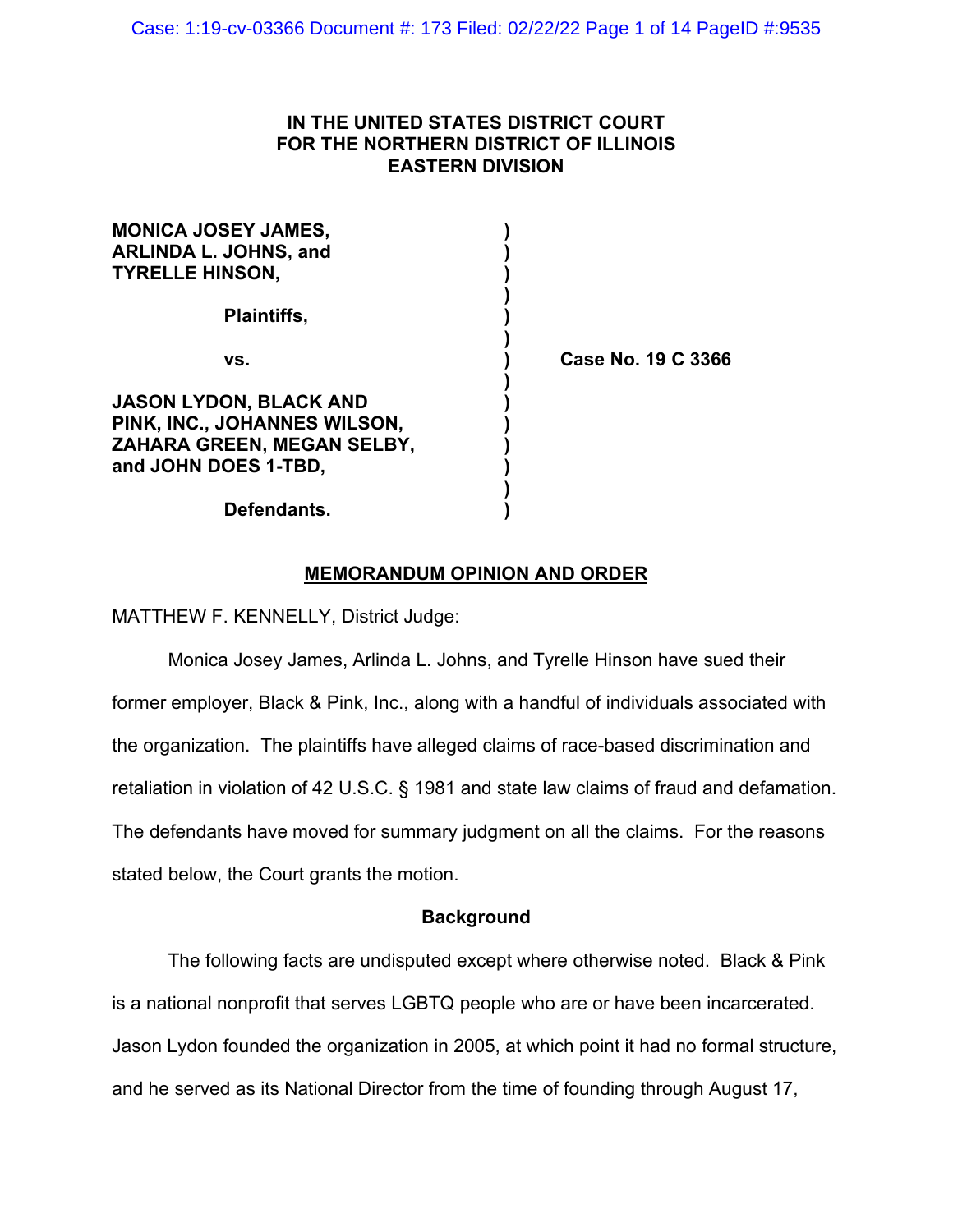## Case: 1:19-cv-03366 Document #: 173 Filed: 02/22/22 Page 2 of 14 PageID #:9536

2017. Johannes Wilson was, at all times relevant to this suit, a member of Black & Pink's board of directors. Zahara Green and Megan Selby were general members of the organization, and in November 2017, Green became a board member.

In 2012, members of Black & Pink, including Lydon, formed an informal board called the Leadership Circle, which helped set the organization's direction and determined how to spend money. In 2015, a transition team and interim leadership circle was created with the purpose of reimagining the future structure of the organization, which included hiring a new National Organizer and National Director, drafting more formal policies, and generally changing the organizational leadership "to better reflect those directly affected by the criminal legal system." Pls.' Resp. to Defs.' Local Rule 56.1(a)(2) Stat. ¶ 13 (dkt. no. 166). In 2016, Black & Pink filed as a 501(c)(3) nonprofit and accordingly established a formal board of directors. The Leadership Circle, however, continued to exist, and the defendants contend that it directly supervised the National Organizer and National Director positions.

### **A. James's experience at Black & Pink**

James began working for Black & Pink as the National Organizer in March 2017. At the end of June, James began a dating relationship with a member of Black & Pink, Frank Place, a white man. In July, James discovered that Place had recorded a consensual sexual encounter between them without her consent and threatened to report him to the police if he ever did it again. James later sent Place a text message that said, "I owe u an apology for letting my hurt and shame get the best of me. . . . I will never bring u harm and I'm sorry to even pretend or say I will." *Id.* ¶ 51.

The plaintiffs contend that after learning about the incident, Lydon told James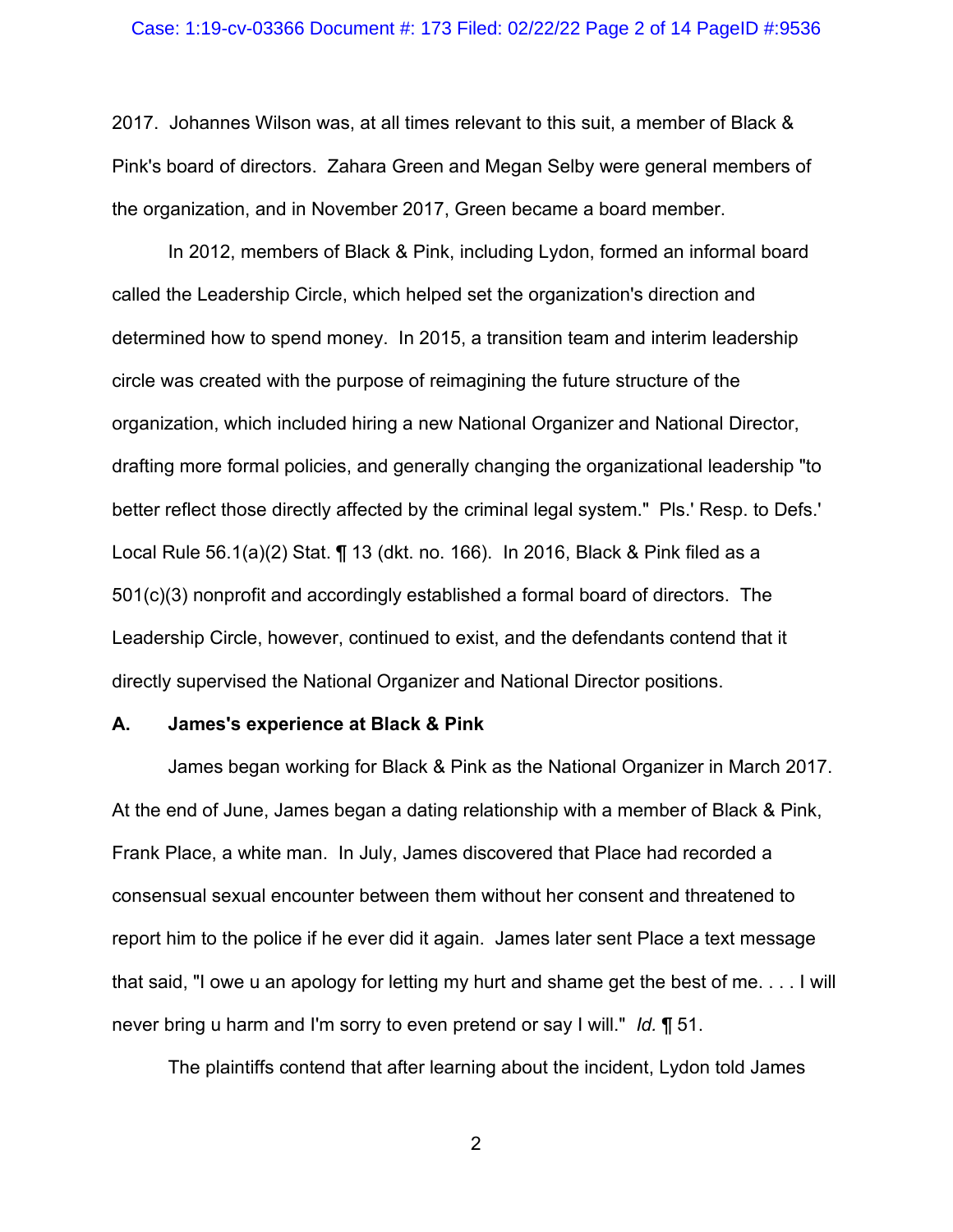### Case: 1:19-cv-03366 Document #: 173 Filed: 02/22/22 Page 3 of 14 PageID #:9537

that if she wanted to keep her job, she should find a way to apologize to Place. James's fallout with Place also led to plaintiff Hinson threatening violence against James, though the plaintiffs contend that Lydon "manipulated" Hinson into action by providing incomplete information about the relationship between James and Place. *Id.* ¶ 55.

Michael Cox, another member of Black & Pink's board, was friends with Place. In the aftermath of James's fallout with Place, the plaintiffs allege that Wilson and Cox demanded to record all their interactions with James and characterized her as "aggressive." *Id.* ¶ 59. James complained about Cox to Black & Pink's board, the Leadership Circle, and Johns, who was Black & Pink's National Director at that time. The Leadership Circle investigated the conflict between James and Cox. Concluding that the conflict involved James and Place, the Leadership Circle requested that Cox and Place refrain from contacting each other.

In December 2017, James sent Wilson and members of the Leadership Circle multiple e-mails expressing her frustration with the organization. For example, in one email she wrote, "I have all the egregious things y'all did on paper your own emails. Y'all should step down and do a public statement of your crimes." *Id.* ¶ 42. The Leadership Circle then met with James. According to the plaintiffs, James "made it clear" to the defendants that she didn't "want to sweep [their conduct] under the rug.'" *Id.* ¶ 44. On December 21, she received a notice of termination from the Leadership Circle.

### **B. Johns's experience at Black & Pink**

On August 17, 2017, Johns began working for Black & Pink as its National Director and moved to Boston to assume this role. The parties dispute whether Johns knew that the Leadership Circle would supervise her work and whether she needed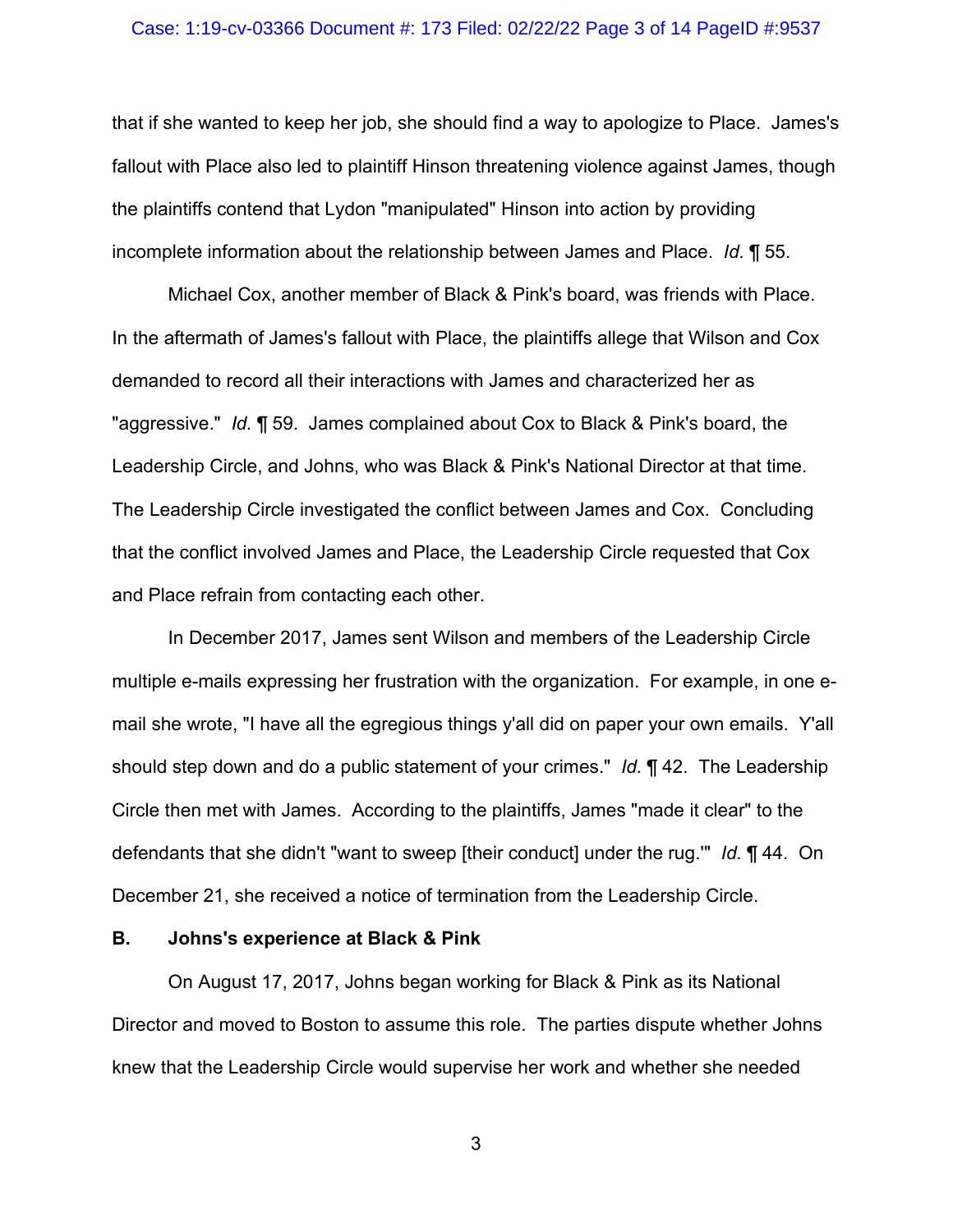### Case: 1:19-cv-03366 Document #: 173 Filed: 02/22/22 Page 4 of 14 PageID #:9538

approval for expenses over \$1,000. In November 2017, Johns withdrew \$50,000 from the organization's account, which she converted to a cashier's check in Black & Pink's name, without the permission of the Leadership Circle. Johns also spent from the Black & Pink account—without permission—more than \$3,000 on an Airbnb and Jay-Z concert tickets, as well as an unspecified amount on her rent. Johns contends that the concert tickets were to be auctioned off as a fundraiser for Black & Pink.

On December 4, 2017, the Leadership Circle terminated Johns's employment with Black & Pink. Dominique Morgan replaced Johns as the new National Director.

## **C. Hinson's experience at Black & Pink**

Hinson started volunteering for Black & Pink in 2008 and was eventually hired as the office manager in 2016. During Johns's employment as National Director, she served as Hinson's supervisor. On October 17, 2017, at the direction of Johns and without the authorization of the Leadership Circle or the current board of directors, Hinson filed new articles of incorporation with the secretary of state that would change Black & Pink's board of directors. When Morgan replaced Johns, Hinson expressed his discontent with his new boss by posting publicly on Black & Pink's Facebook page. He was "asked not to continue making posts undermining the organization, . . . but he continued making inflammatory posts about Black and Pink." *Id.* ¶ 80.

On January 28, 2018, Hinson received a termination letter stating that his date of separation from Black & Pink would be January 31, 2018. The letter cited multiple violations of the employee handbook, including violations of the social media policy and interfering with the work of another staff member.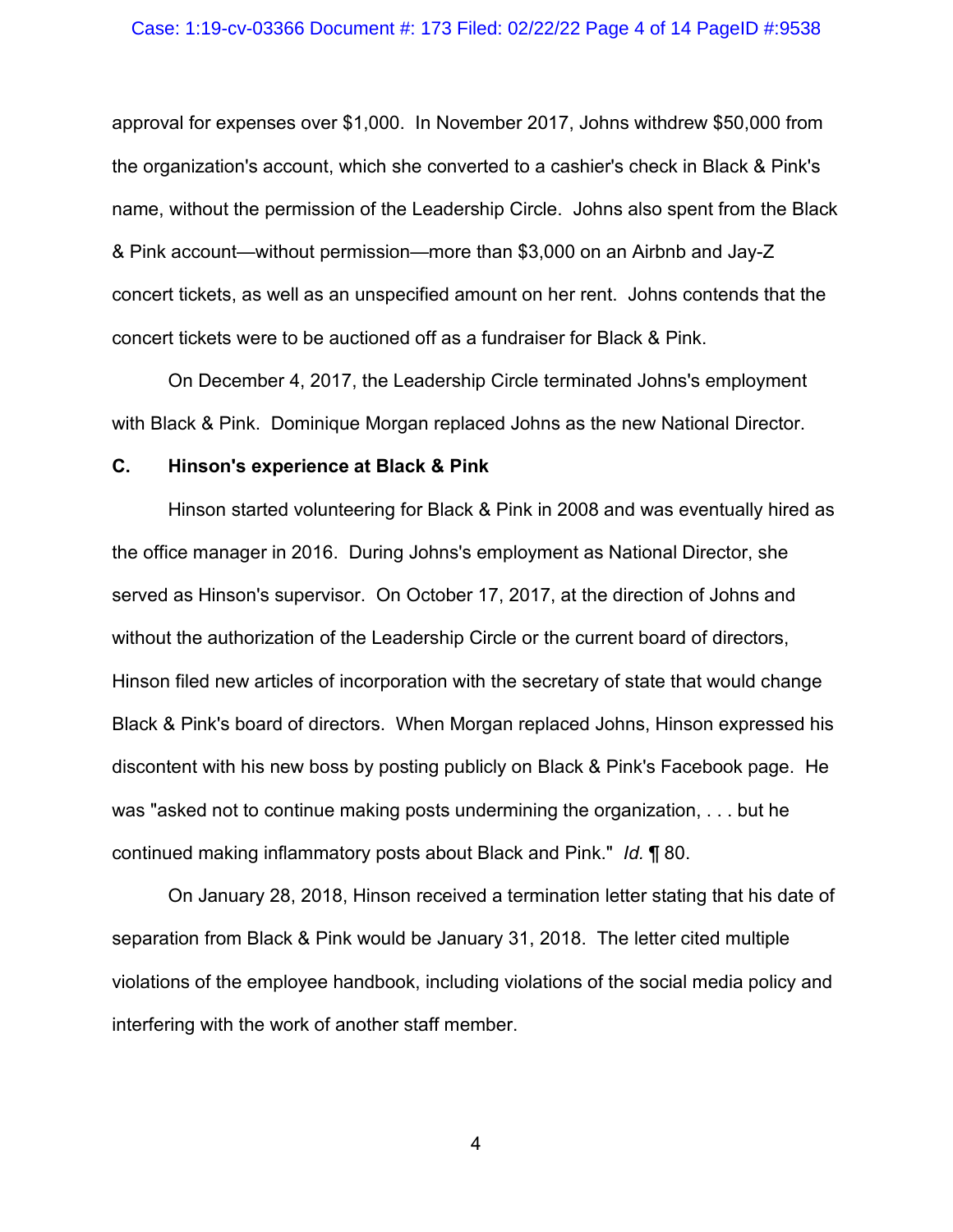# **D. January 2018 letter**

In January 2018, the Leadership Circle circulated a letter describing the events leading up to the departures of James and Johns to Black & Pink's listserv, funders, and other advocacy organizations. The letter stated among other things that Johns "attempted to withdraw and cash substantial funds from the organizational bank account" and "worked with [James] to contact major funders to try to persuade them to stop funding B&P." Defs.' Rule 56 Exs. at 177–78 (dkt. no. 156). It also stated that James "attempt[ed] to extort funds from B&P" and worked with Johns to "contact and dissuade funders." *Id.* at 178. The plaintiffs do not dispute that the letter contains these quotes, though they contend that the letter failed to include all the context surrounding their departures.

### **D. Procedural history**

In May 2019, James and Johns sued Black & Pink, Lydon, several members of Black & Pink's leadership, and some general members of the organization—twelve defendants in total. The defendants moved to dismiss all of the claims in the plaintiffs' first amended complaint; they also moved to dismiss seven of the defendants for lack of personal jurisdiction. The Court dismissed the complaint, with leave to amend, except as to the defendants dismissed on jurisdictional grounds.

James and Johns filed a second amended complaint against the five remaining defendants—Black & Pink, Lydon, Wilson, Selby, and Green—in February 2020. They alleged two claims under 42 U.S.C. § 1981: hostile work environment as to James (count 1) and retaliation against James and Johns (count 2). They also asserted multiple state law claims: fraud (count 3), defamation of James (count 4) and Johns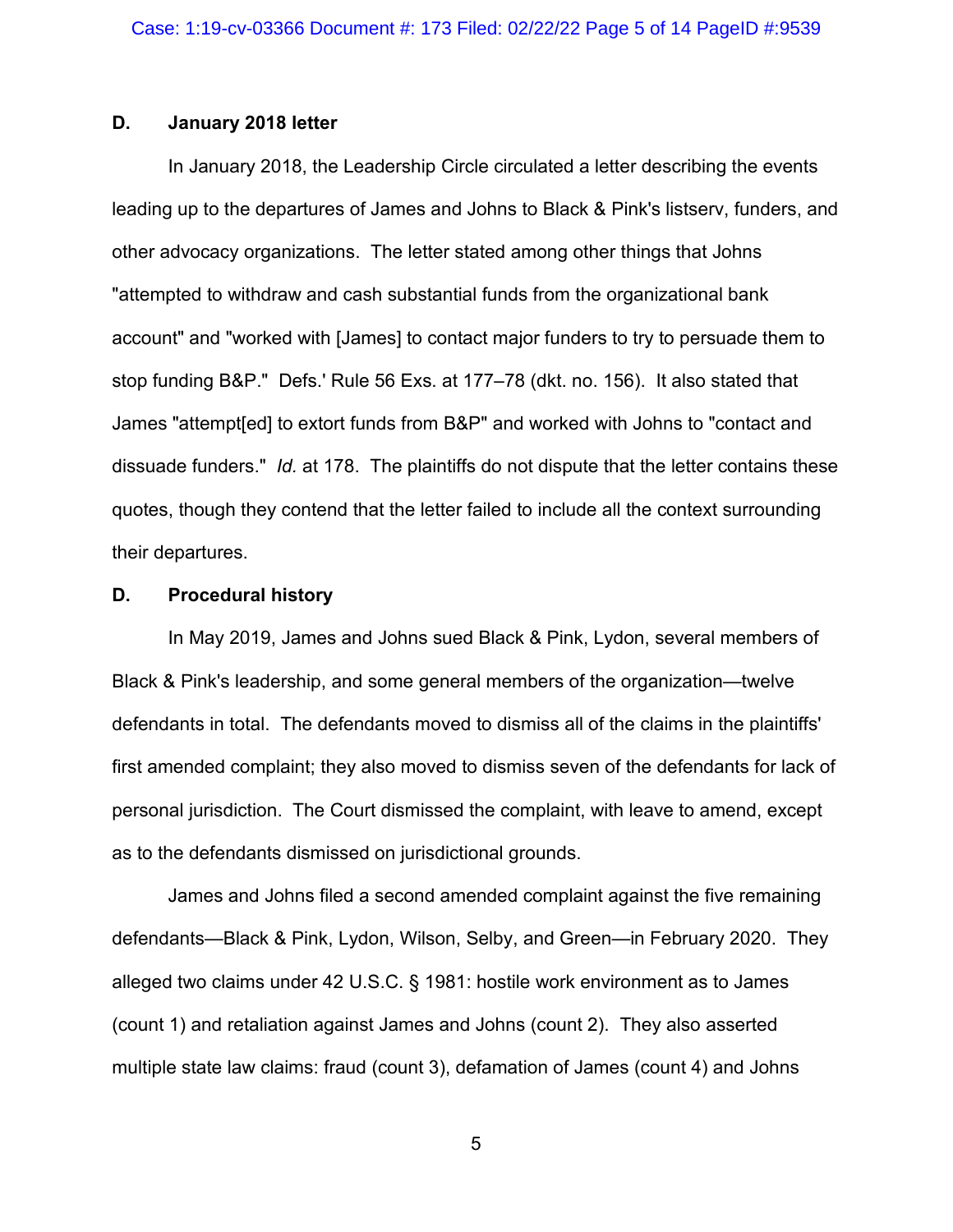(count 5), and constructive discharge of James (count 6). The Court granted the defendants' motion to dismiss counts 2 and 6.

James and Johns then added Hinson as a plaintiff, and collectively they filed a third amended complaint against the same defendants. They asserted the same claims, including a reassertion of claims 2 and 6, and they added a claim of retaliation against Hinson (count 7). The Court granted the defendants' motion to dismiss counts 2 and 6 (as before) but denied the motion to dismiss the remaining counts.

### **Discussion**

To obtain summary judgment, a party must demonstrate that "there is no genuine dispute as to any material fact and that the movant is entitled to judgment as a matter of law." Fed. R. Civ. P. 56(a). There is a genuine issue of material fact if "the evidence is such that a reasonable jury could return a verdict for the nonmoving party." *Hanover Ins. Co. v. N. Bldg. Co.*, 751 F.3d 788, 791 (7th Cir. 2014) (citing *Anderson v. Liberty Lobby, Inc.*, 477 U.S. 242, 248 (1986)). The non-moving party must identify "specific, admissible evidence showing that there is a genuine dispute of material fact for trial." *Grant v. Trs. of Ind. Univ.*, 870 F.3d 562, 568 (7th Cir. 2017). "If the nonmoving party fails to establish the existence of an element essential to his case, one on which he would bear the burden of proof at trial, summary judgment must be granted to the moving party." *Cervantes v. Ardagh Grp.*, 914 F.3d 560, 564 (7th Cir. 2019).

The Court will address the section 1981 claims first and the state law claims second.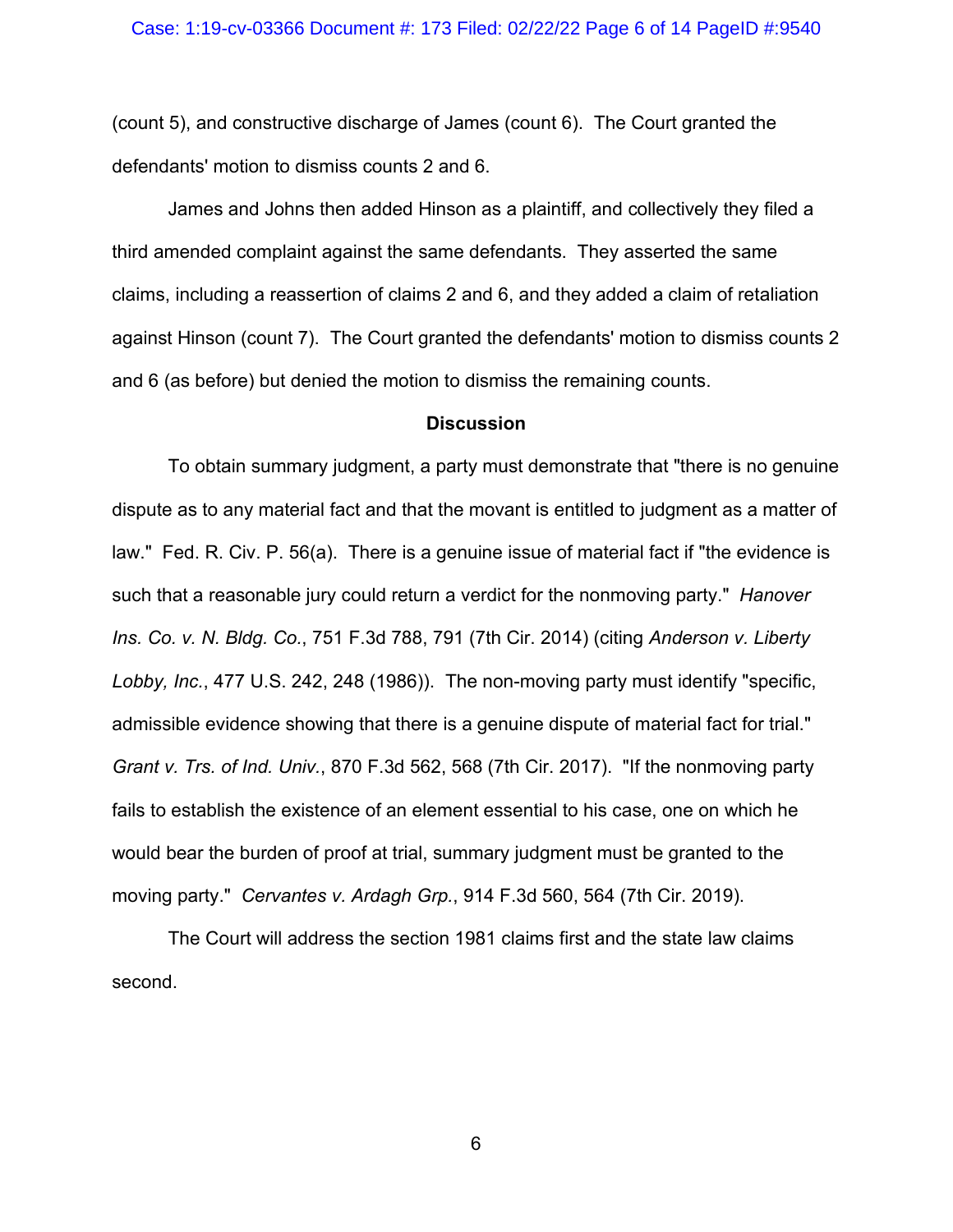## **A. Section 1981 claims**

# **1. Hostile work environment (count 1)**

James contends that Black & Pink, Lydon, and Wilson were responsible for a racially hostile work environment that violated her rights under section 1981. To prevail on this claim, James has to establish that (1) she was subject to unwelcome harassment (2) based on her race (3) that was so severe or pervasive as to alter the conditions of employment, and (4) there is a basis for employer liability. *Johnson v. Advocate Health & Hosps. Corp.*, 892 F.3d 887, 900 (7th Cir. 2018). A section 1981 plaintiff must prove that her "injury would not have occurred 'but-for' the defendant's unlawful conduct." *Comcast Corp. v. Nat'l Ass'n of Afr. Am.-Owned Media*, 140 S. Ct. 1009, 1013 (2020).

James contends that the unwelcome harassment consisted of Lydon bringing "her intimate matters into the workplace, [and] then incit[ing] her co-worker to fight her." Pls.' Memo. of L. in Opp'n to Defs.' Mot. for Summ. J. at 2 (dkt. no. 167). She further points to "Cox demand[ing] that she be subject to recording in order to have a meeting" and inviting her "to fight it out like the 'old days.'" *Id.*

James's claim falters when it comes to establishing the second element. The plaintiffs detail seven points that they argue support a finding that James's alleged harassment was specifically based on race. Construing the evidence in the light most favorable to James as the Court must, none of these points—separately or collectively—would permit a reasonable factfinder to conclude that James's race caused the allegedly hostile work environment. *See Ortiz v. Werner Enters., Inc.*, 834 F.3d 760, 765 (7th Cir. 2016).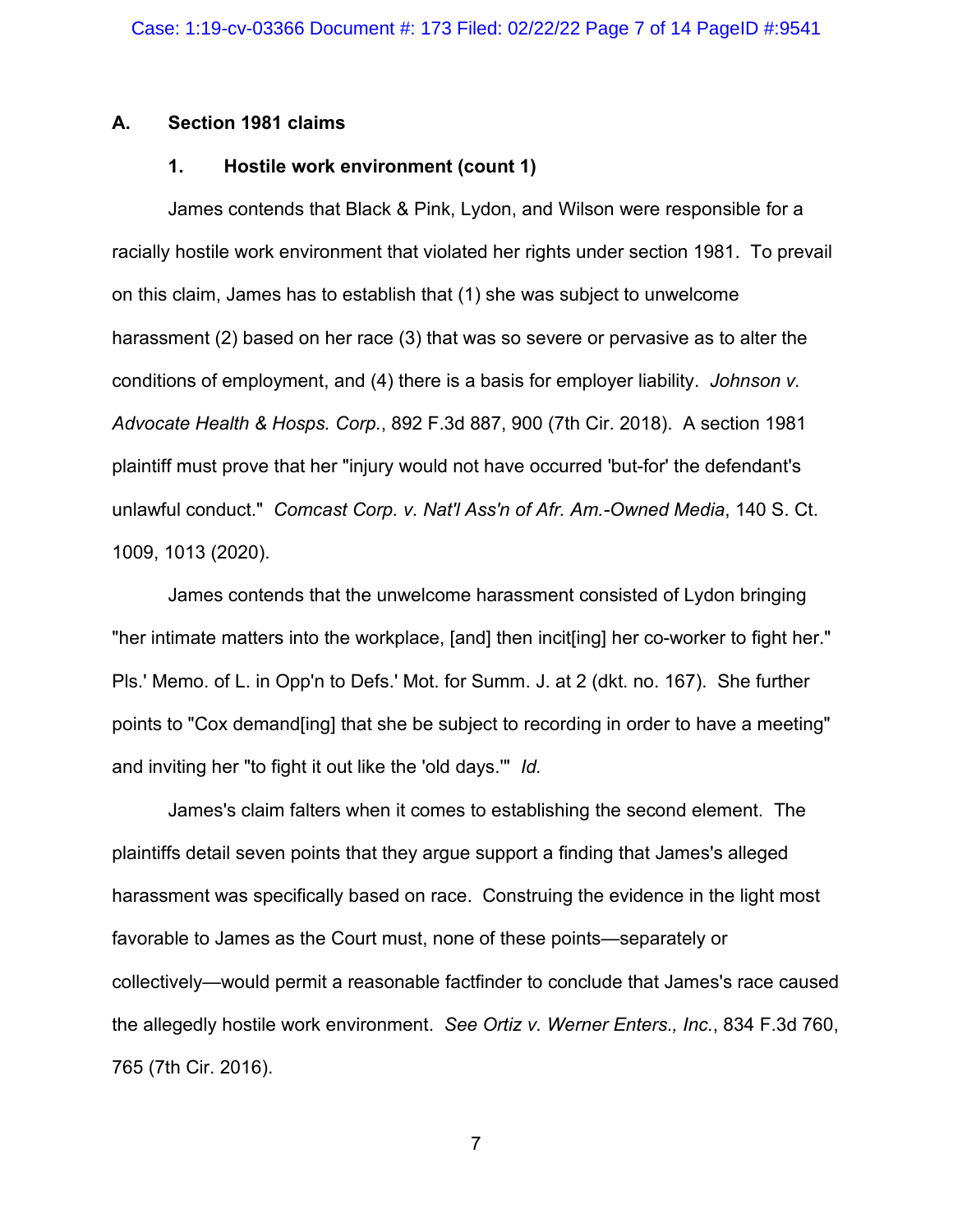### Case: 1:19-cv-03366 Document #: 173 Filed: 02/22/22 Page 8 of 14 PageID #:9542

First, the plaintiffs contend that "[i]t was acceptable for defendants to threaten law enforcement [against] Black people," but it was "against their values when a black person invoke[d] the legal system against white and non-black people." *Id.* at 3. The evidence cited does not support this contention. It shows an e-mail chain discussing a potential restraining order against James. There is nothing in it from which a jury reasonably could infer that the defendants did not want black employees to exercise their legal rights.

Second, the plaintiffs assert that Lydon sent Johns, a black person, to fire James, Lydon then sent Hinson, another black person, to "jump" James, and then Cox, a white person, came "to fight" James. *Id.* The evidence cited, such as Johns's statement in her affidavit that "White men were after James," shows that Lydon intended to fire James, which is not evidence of racially motivated harassment, regardless of the race of the person who delivered the termination news. Furthermore, the evidence cited does not describe the impetus behind any potential fighting, let alone any actual fighting.

Third, the plaintiffs contend that Lydon "created an organizational structure that deliberately evaded accountability by claiming to delegate authority to an amorphous group of people." *Id.* This contention has no bearing on the racial basis of the alleged harassment.

In their fourth, sixth, and seventh examples, the plaintiffs describe promotions and job responsibilities of various individuals. The plaintiffs assert that Cox "was rewarded for his racist and physically threatening conduct toward Plaintiff James" because he was promoted to Director of Black & Pink. *Id.* The plaintiffs similarly assert that Morgan and Cathy Jacobowitz, Black & Pink's bookkeeper at the time, were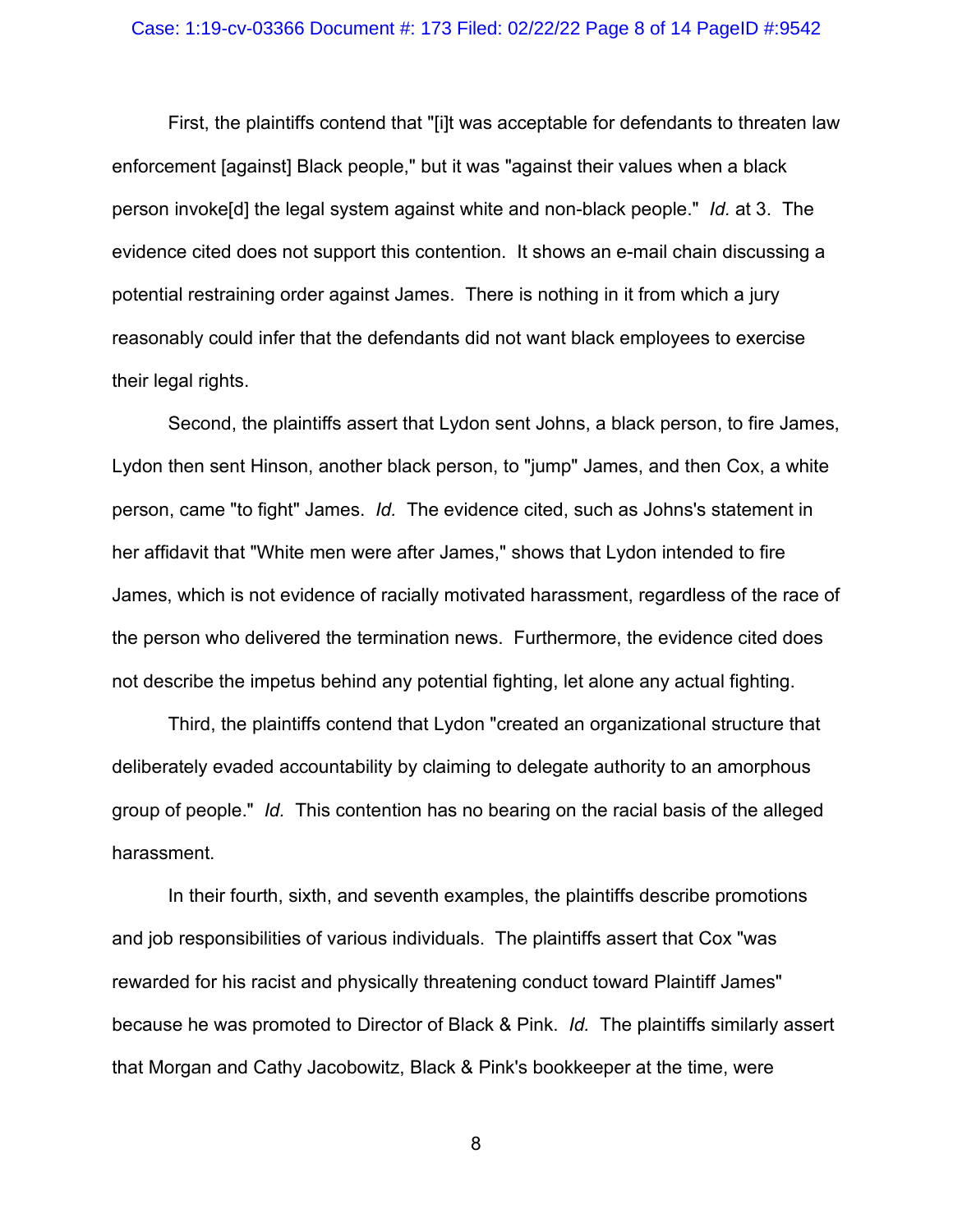### Case: 1:19-cv-03366 Document #: 173 Filed: 02/22/22 Page 9 of 14 PageID #:9543

"rewarded" for their "mistreatment of plaintiffs" with "salaries and the ability to incur expenses without any approval." *Id.* at 4. And again, the plaintiffs assert that David Booth, another Leadership Circle member, had a salary and could incur expenses without approval. The evidence cited for these three assertions simply shows that each of these individuals held these positions and their responsibilities; the evidence fails to show anything even indirectly related to James's alleged harassment. In addition, these points seem to essentially *assume*, rather than establish, the proposition that there was underlying race-based mistreatment.

The plaintiffs fifth (and last) point is that the defendants "created a system where the new black leadership of James and Johns was supposed to have an overseer/supervisor in the form of [the] Leadership Circle," whereas "the white leadership of Jason Lydon did not have any supervisory body" and Cox "was supported in creating a structure without any supervisory body." *Id.* Although the preferential treatment of employees based on a protected class can demonstrate the causal basis at issue, *see Mahran v. Advoc. Christ Med. Ctr.*, 12 F.4th 708, 715 (7th Cir. 2021), it is not apparent, nor have the plaintiffs explained, how this claimed disparate treatment regarding the Leadership Circle's supervisory capacity over Black & Pink's leadership tends to show that the unwelcome harassment that James, herself, has alleged was based on her race. Moreover, the Leadership Circle had a supervisory capacity when Lydon served as the National Director prior to Johns. And the plaintiffs' cited evidence shows that an advisory body supervises Cox in his role as executive director of Black & Pink today.

Put simply, the points cited by the plaintiffs would not permit a reasonable jury to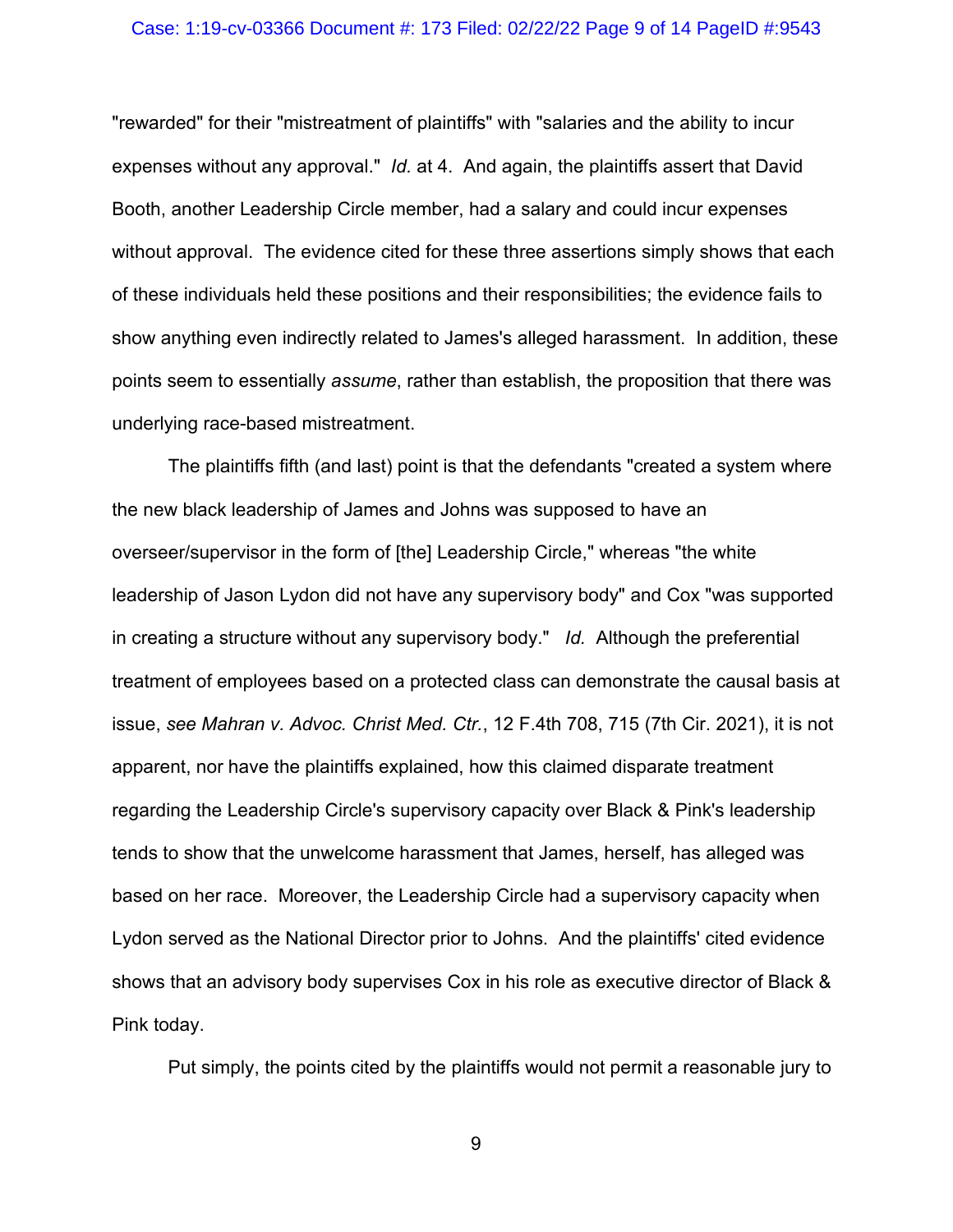#### Case: 1:19-cv-03366 Document #: 173 Filed: 02/22/22 Page 10 of 14 PageID #:9544

find that the alleged harassment of James was based on her race. "Although a connection between the harassment and the plaintiff's protected class need not be explicit, 'there must be *some* connection . . . .'" *Cole v. Bd. of Trs. of N. Ill. Univ.*, 838 F.3d 888, 896 (7th Cir. 2016) (quoting *Zayas v. Rockford Mem'l Hosp.*, 740 F.3d 1154, 1159 (7th Cir. 2014)) (emphasis in original). The defendants are entitled to summary judgment on this claim.

### **2. Retaliation (count 7)**

Hinson has alleged that Black & Pink retaliated against him for his opposition to Black & Pink's actions against James and Johns by firing Hinson, in violation of section 1981. To prevail on this claim, "an employee must show that she suffered a materially adverse action because she engaged in protected activity." *Shott v. Katz*, 829 F.3d 494, 497 (7th Cir. 2016).

Hinson's response brief generically alleges the elements of a retaliation claim without referencing any specific facts or caselaw. *See* Pls.' Memo. of L. in Opp'n to Defs.' Mot. for Summ. J. at 14 (dkt. no. 167). This "failure to analyze the elements of [his] individual claim[] with reference to the evidence" is dispositive, especially when Hinson must establish the causal link between his termination and his opposition to discriminatory action. *Packer v. Trs. of Ind. Univ. Sch. of Med.*, 800 F.3d 843, 848 (7th Cir. 2015). Because Hinson has offered no evidence that would support a reasonable jury finding such a link, the defendants are entitled to summary judgment against him on this claim.

### **B. State law claims**

The parties' arguments regarding the state law claims apply Massachusetts law,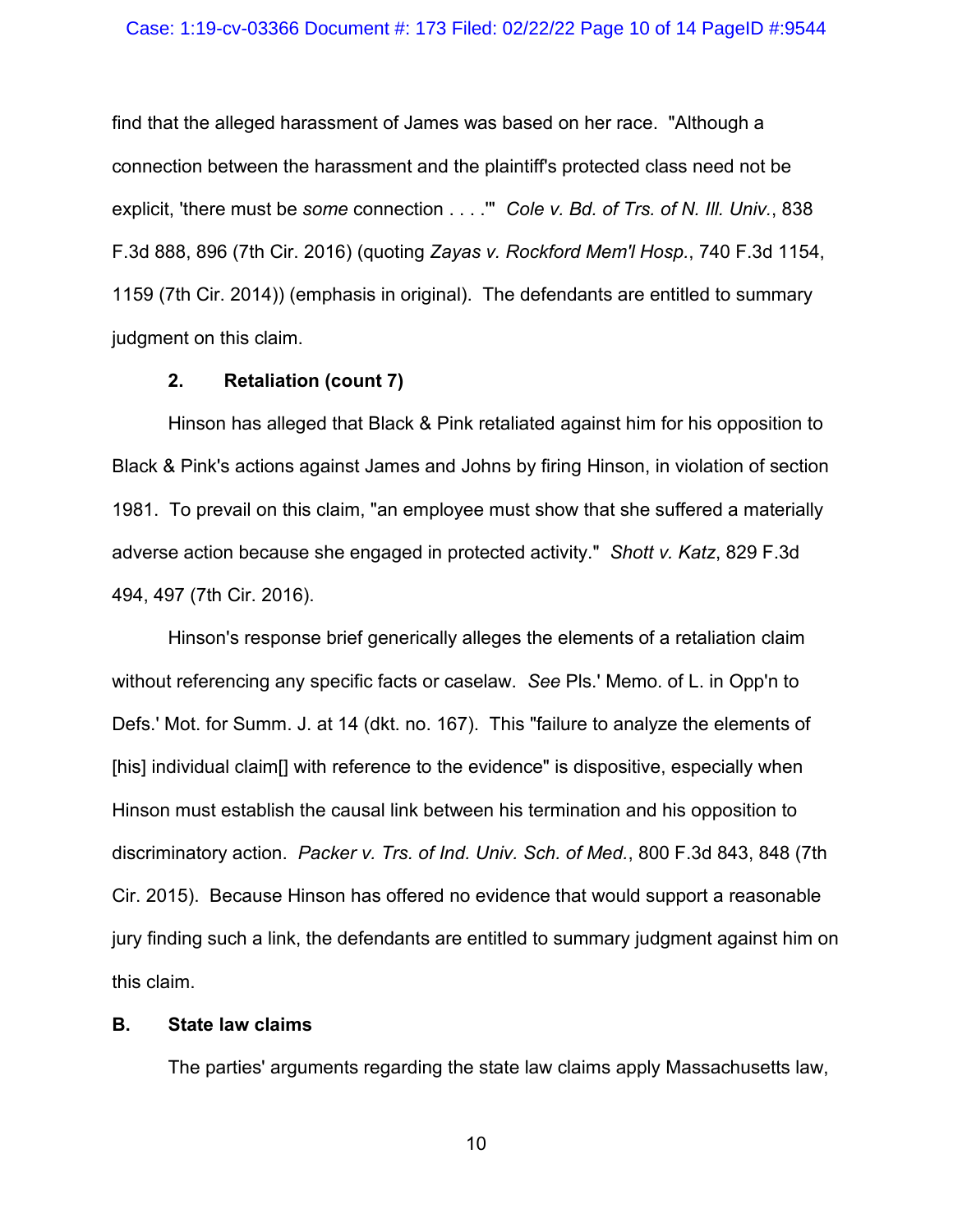### Case: 1:19-cv-03366 Document #: 173 Filed: 02/22/22 Page 11 of 14 PageID #:9545

so the Court will likewise apply the law of that state. *See Selective Ins. Co. of S.C. v. Target Corp*., 845 F.3d 263, 266 (7th Cir. 2016).

## **1. Fraud (count 3)**

Common law fraud under Massachusetts law consists of "a knowing false representation of a material fact intended to induce a person to act in reliance, where the person did, in fact, rely on the misrepresentation to his or her detriment." *Chelsea Hous. Auth. v. McLaughlin*, 482 Mass. 579, 591 n.12, 125 N.E.3d 711, 721 n.12 (2019). The plaintiffs contend that Lydon falsely represented to them "that there was a transition of Leadership from him to the Plaintiffs, and that once Plaintiff Johns replaced him, the existing board members would be replaced by members who were reflective of the communities served." Pls.' Memo. of L. in Opp'n to Defs.' Mot. for Summ. J. at 9 (dkt. no. 167).

This claim lacks merit because the plaintiffs' evidence would not permit a reasonable jury to find that this representation was false. In support, the plaintiffs cite exhibit G of their response to the defendant's statement of material facts, but that exhibit consists of an e-mail thread from September 2017 that does not support their contention in any way. *See* Pls.' Resp. to Defs.' Local Rule 56.1(a)(2) Stat., Ex. G (dkt. no. 166-7). Instead, the thread shows Black & Pink leaders discussing Leadership Circle meeting minutes and the organization's bylaws. This does not indicate that there was a fake transition of power that might have changed an existing condition of employment at Black & Pink, nor can it possibly be construed as evidence about a future condition of employment given that the e-mail traffic occurred well after both James and Johns began working for the organization. *See James v. Lydon*, No. 19 C 3366, 2020 WL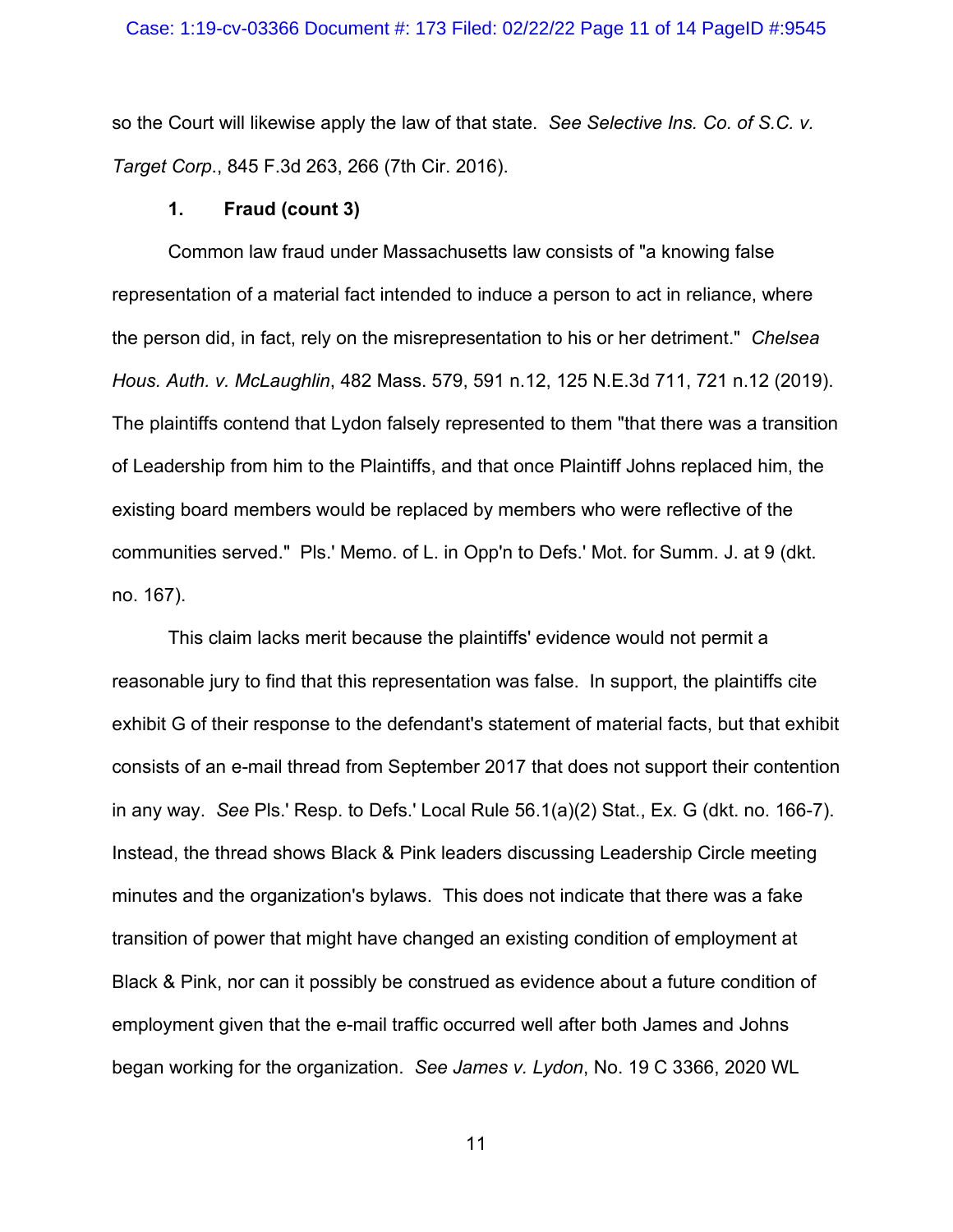3192286, at \*7 (N.D. Ill. June 15, 2020). The Court concludes that no reasonable jury could find for the plaintiffs on this claim.

## **2. Defamation (counts 4 and 5)**

Under Massachusetts law, a defamation claim brought by a non-public figure has the following elements: (1) the defendant made a statement concerning the plaintiff to a third party; (2) the statement could damage the plaintiff's reputation in the community; (3) the defendant acted negligently; and (4) the statement caused the plaintiff economic loss or is the type of statement that is actionable without proof of economic loss, such as a statement that accuses the plaintiff of a crime. *Ravnikar v. Bogojavlensky*, 438 Mass. 627, 629–30, 782 N.E.2d 508, 510–11 (2003). As a general rule, to be actionable the statement about the plaintiff must be false. *See Noonan v. Staples, Inc.*, 556 F.3d 20, 25 (1st Cir. 2009) (discussing Massachusetts law).

James and Johns have alleged that several of the statements in the January 2018 letter that was circulated to Black & Pink's membership, funders, and outside organizations contained defamatory statements about them. As to the fourth element, the plaintiffs do not attempt to establish economic loss and instead contend that the defamatory statements accuse Johns of theft and James of extortion such that proof of economic loss is not required.

The plaintiffs have effectively conceded the underlying acts here, at least for purposes of the summary judgment motion. Specifically, the plaintiffs admit that "Johns charged approximately \$2,200 to Airbnb and \$1,039.05 for JayZ concert tickets and used the Black and Pink account to pay her rent, without the permission of the leadership circle." Pls.' Resp. to Defs.' Local Rule 56.1(a)(2) Stat. ¶ 38 (dkt. no. 166).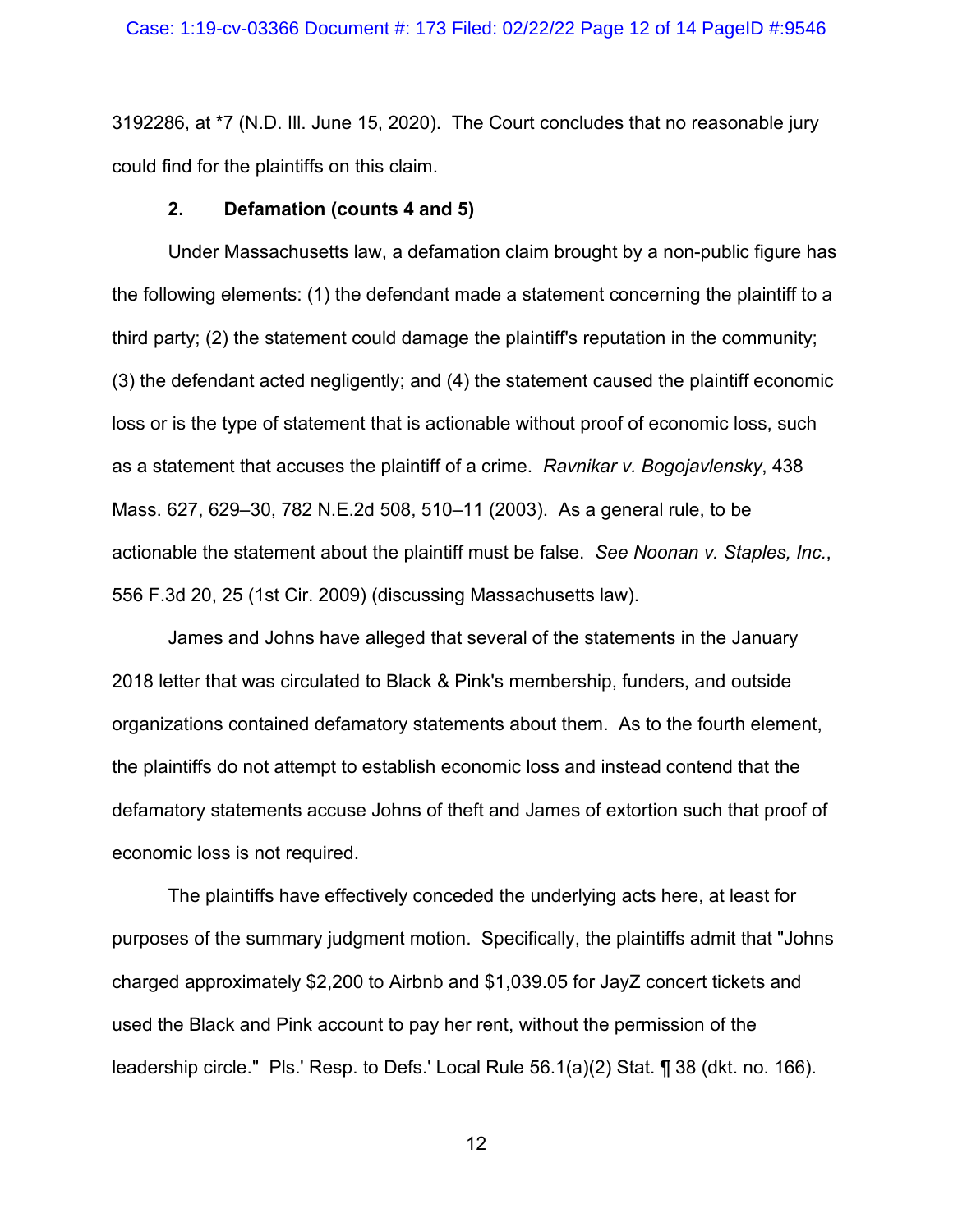### Case: 1:19-cv-03366 Document #: 173 Filed: 02/22/22 Page 13 of 14 PageID #:9547

And the evidence is clear that Johns was required to seek Leadership Circle approval for spending over \$1,000 that was not in the original budget, which is true of these expenses. *See, e.g.,* Pls.' Resp. to Defs.' Local Rule 56.1(a)(2) Stat., Ex. A42 (dkt. no. 166-68). The plaintiffs also do not effectively dispute that "James made a number of communications to members of the Leadership Circle conveying she had proof of embarrassing and illegal conduct that would harm members of the leadership circle and the organization that she was going to expose if her demands were not met." Pls.' Resp. to Defs.' Local Rule 56.1(a)(2) Stat. ¶ 41 (dkt. no. 166). The plaintiffs do not refute this directly, and their non-responsive statements include an admission that James "made it clear" that she did not want to "escalate" the situation any further but at the same time did not "want to sweep [it] under the rug." *Id.* This, in context, amounts to a concession of the underlying allegation about James's conduct.

Understanding that truth is generally a defense to a defamation claim under Massachusetts law, the plaintiffs contend that the truth of the allegation that they committed these acts is "immaterial" because the defendants acted with actual malice. Pls.' Memo. of L. in Opp'n to Defs.' Mot. for Summ. J. at 12–13 (dkt. no. 167); *see Noonan*, 556 F.3d at 28 (explaining how "even a true statement can form the basis of a libel action if the plaintiff proves that the defendant acted with 'actual malice'"). This, however, does not salvage their defamation claims. Actual malice requires publication "with either knowledge of untruth or a reckless disregard as to whether [the statements] were false." *LaChance v. Bos. Herald*, 78 Mass. App. Ct. 910, 913, 942 N.E.2d 185, 189 (2011). The plaintiffs' sole support for the proposition that the defendants acted with actual malice is that they sent the letter "to many organizations across the country